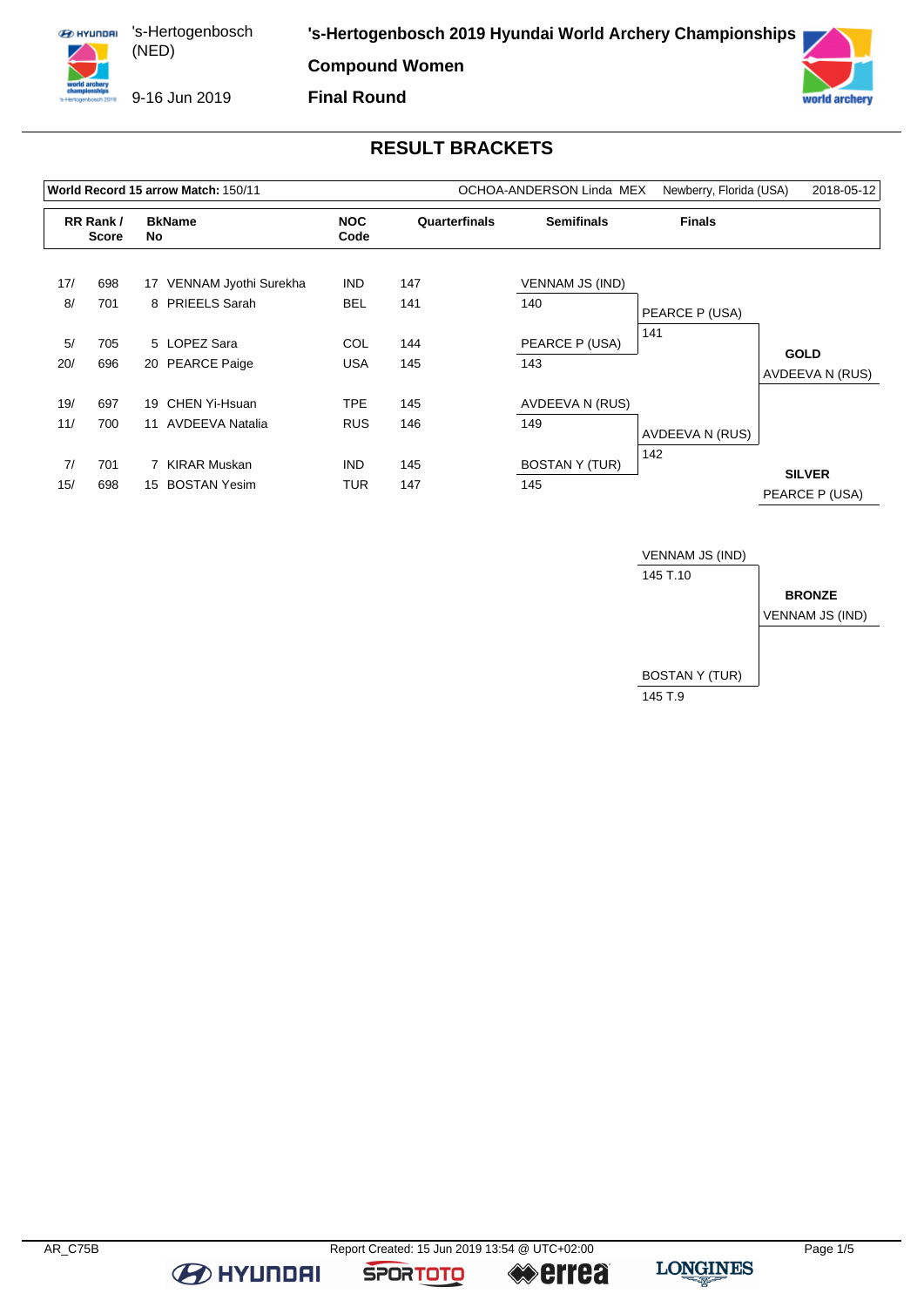

# **Elimination Round**



### **RESULT BRACKETS**

| World Record 15 arrow Match: 150/11 |                           |    |                                        |                          | Newberry, Florida (USA)<br>2018-05-12<br>OCHOA-ANDERSON Linda MEX |                        |                         |                             |                        |  |
|-------------------------------------|---------------------------|----|----------------------------------------|--------------------------|-------------------------------------------------------------------|------------------------|-------------------------|-----------------------------|------------------------|--|
|                                     | RR Rank /<br><b>Score</b> | No | <b>BkName</b>                          | <b>NOC</b><br>Code       | 1/48<br>Elimin. Round                                             | 1/24<br>Elimin. Round  | $1/16$<br>Elimin. Round | 1/8<br>Elimin. Round        | Quarterfinals          |  |
| 1/                                  | 708                       |    | 1 JENSEN Tanja<br>pre-seeded in 1/16th | <b>DEN</b>               |                                                                   | JENSEN T (DEN)         | JENSEN T (DEN)          |                             |                        |  |
|                                     |                           |    |                                        |                          |                                                                   | -Bye-                  | 146                     |                             |                        |  |
|                                     |                           |    |                                        |                          |                                                                   |                        |                         |                             |                        |  |
|                                     |                           |    |                                        |                          |                                                                   |                        |                         | JENSEN T (DEN)<br>146 T.X,9 |                        |  |
| 33/                                 | 691                       |    | 33 RANDLE Elizabeth                    | <b>NZL</b>               | 138                                                               | MERINO B (MEX)         |                         |                             |                        |  |
| 80/                                 | 667                       |    | 80 MERINO Brenda                       | <b>MEX</b>               | 143                                                               | 142                    | MERINO B (MEX)          |                             |                        |  |
| 81/                                 | 666                       |    | 81 KOKKINOU GEORGIADOU Styliani CYP    |                          | 138                                                               | MAT SALLEH FN (MAS)    | 138                     |                             |                        |  |
| 32/                                 | 691                       |    | 32 MAT SALLEH Fatin Nurfatehah MAS     |                          | 142                                                               | 141                    |                         |                             |                        |  |
|                                     |                           |    |                                        |                          |                                                                   |                        |                         |                             | VENNAM JS (IND)<br>147 |  |
| 17/                                 | 698                       |    | 17 VENNAM Jyothi Surekha               | <b>IND</b>               | 141                                                               | <b>VENNAM JS (IND)</b> |                         |                             |                        |  |
| 96/                                 | 603                       |    | 96 PLOSZAJ Ewa                         | <b>ISL</b>               | 136                                                               | 143                    | <b>VENNAM JS (IND)</b>  |                             |                        |  |
| 65/                                 | 676                       |    | 65 ANDRIYANI Triya Resky               | <b>INA</b>               | 136                                                               | ANNISON L (GBR)        | 146                     |                             |                        |  |
| 48/                                 | 684                       |    | 48 ANNISON Layla                       | GBR                      | 143                                                               | 142                    |                         |                             |                        |  |
|                                     |                           |    |                                        |                          |                                                                   |                        |                         | VENNAM JS (IND)             |                        |  |
| 49/                                 | 683                       |    | 49 SHKOLNA Mariya                      | <b>LUX</b>               | 145                                                               | SHKOLNA M (LUX)        |                         | 146 T.X,X                   |                        |  |
| 64/                                 | 676                       |    | 64 OLEKSEJENKO Julia                   | LAT                      | 138                                                               | 144                    | CHOI B (KOR)            |                             |                        |  |
|                                     |                           |    |                                        |                          |                                                                   |                        | 143                     |                             |                        |  |
| 97/<br>16/                          | 588<br>698                |    | 97 DAXBOCK Astrid<br>16 CHOI Bomin     | <b>ISL</b><br><b>KOR</b> | 117<br>144                                                        | CHOI B (KOR)<br>147    |                         |                             |                        |  |
|                                     |                           |    |                                        |                          |                                                                   |                        |                         |                             |                        |  |
| 9/                                  | 700                       |    | 9 RAJ KAUR                             | <b>IND</b>               |                                                                   | RAJ KAUR (IND)         |                         |                             |                        |  |
|                                     |                           |    | -Bye-                                  |                          |                                                                   | 141                    | KNYAZEVA E (RUS)        |                             |                        |  |
|                                     |                           |    |                                        |                          |                                                                   |                        | 146                     |                             |                        |  |
| 57/                                 | 679                       |    | 57 KNYAZEVA Elizaveta                  | <b>RUS</b>               | 143                                                               | KNYAZEVA E (RUS)       |                         |                             |                        |  |
| 56/                                 | 679                       |    | 56 SHKLIAR Kseniia                     | <b>UKR</b>               | 139                                                               | 146                    |                         | KNYAZEVA E (RUS)            |                        |  |
| 41/                                 | 687                       |    | 41 GIBSON Ella                         | GBR                      | 143                                                               | GIBSON E (GBR)         |                         | 144 T.10                    |                        |  |
| 72/                                 | 672                       |    | 72 RET Sara                            | <b>ITA</b>               | 140                                                               | 143                    |                         |                             |                        |  |
|                                     |                           |    |                                        |                          |                                                                   |                        | GIBSON E (GBR)<br>144   |                             |                        |  |
| 89/                                 | 656                       |    | 89 ESPOSITO MELETI Gisele              | <b>BRA</b>               | 137                                                               | BALZHANOVA V (RUS)     |                         |                             |                        |  |
| 24/                                 | 696                       |    | 24 BALZHANOVA Viktoria                 | <b>RUS</b>               | 143                                                               | 141                    |                         |                             | PRIEELS S (BEL)        |  |
| 25/                                 | 696                       |    | 25 VAN KRADENBURG Jeanine              | <b>RSA</b>               | 143                                                               | VAN KRADENBURG J (RSA) |                         |                             | 141                    |  |
| 88/                                 | 659                       |    | 88 STANIECZEK Anna                     | POL                      | 138                                                               | 137                    |                         |                             |                        |  |
|                                     |                           |    |                                        |                          |                                                                   |                        | CHEN LJ (TPE)<br>141    |                             |                        |  |
| 73/                                 | 670                       |    | 73 CINTRON Marla                       | <b>PUR</b>               | 134                                                               | CHEN LJ (TPE)          |                         |                             |                        |  |
| 40/                                 | 688                       |    | 40 CHEN Li Ju                          | <b>TPE</b>               | 141                                                               | 145                    |                         | PRIEELS S (BEL)             |                        |  |
|                                     |                           |    |                                        |                          |                                                                   |                        |                         | 144 T.10*                   |                        |  |
|                                     |                           |    |                                        |                          |                                                                   | -Bye-                  |                         |                             |                        |  |
|                                     |                           |    |                                        |                          |                                                                   |                        | PRIEELS S (BEL)         |                             |                        |  |
|                                     |                           |    | pre-seeded in 1/16th                   |                          |                                                                   | PRIEELS S (BEL)        | 144                     |                             |                        |  |
| 8/                                  | 701                       |    | 8 PRIEELS Sarah                        | <b>BEL</b>               |                                                                   |                        |                         |                             |                        |  |
|                                     |                           |    |                                        |                          |                                                                   |                        |                         |                             |                        |  |

**SPORTOTO** 

**LONGINES**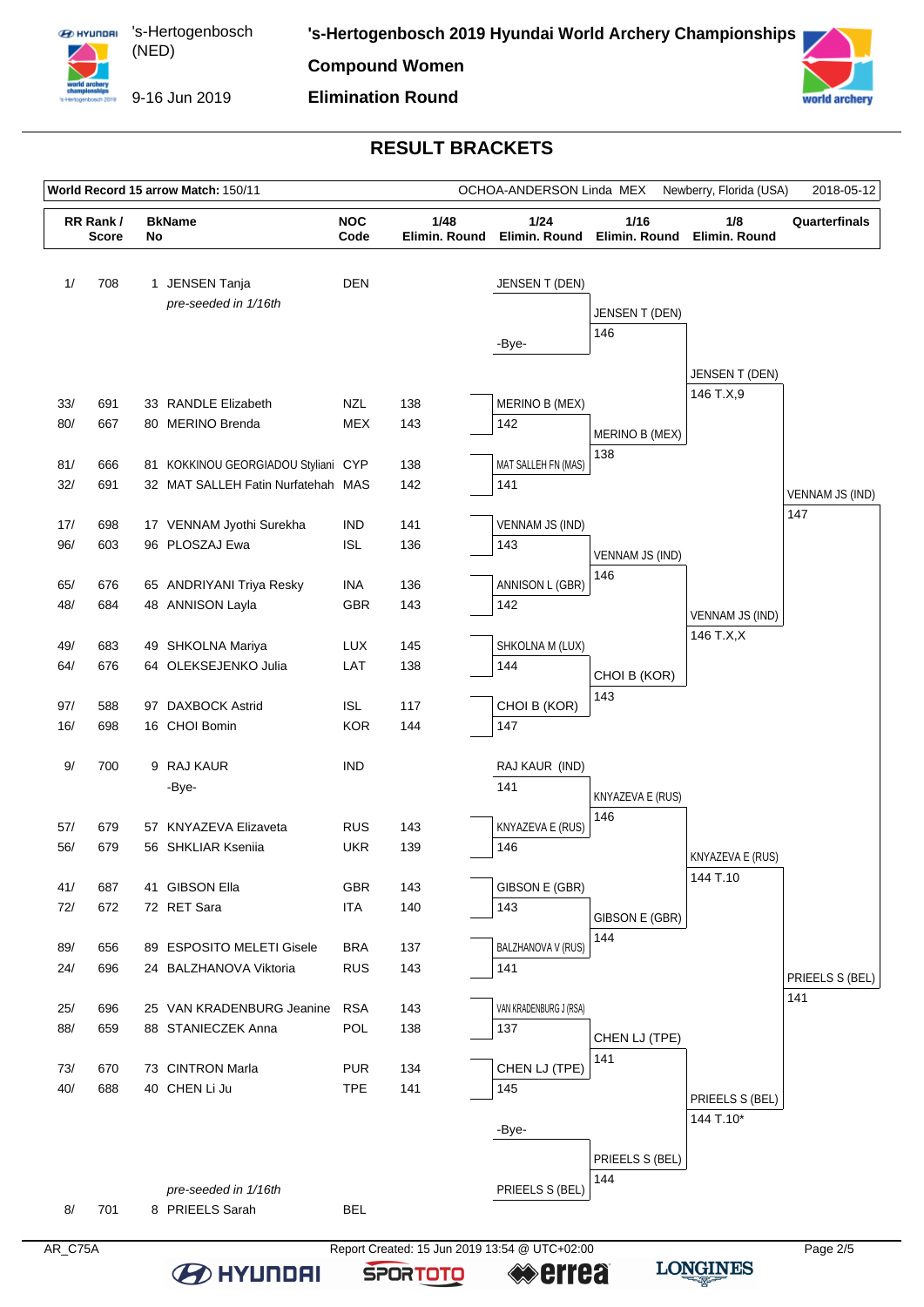

9-16 Jun 2019

#### **RESULT BRACKETS**

**Elimination Round**



**BEITHER** 

**SPORTOTO** 

**«≫errea** 

**LONGINES** 

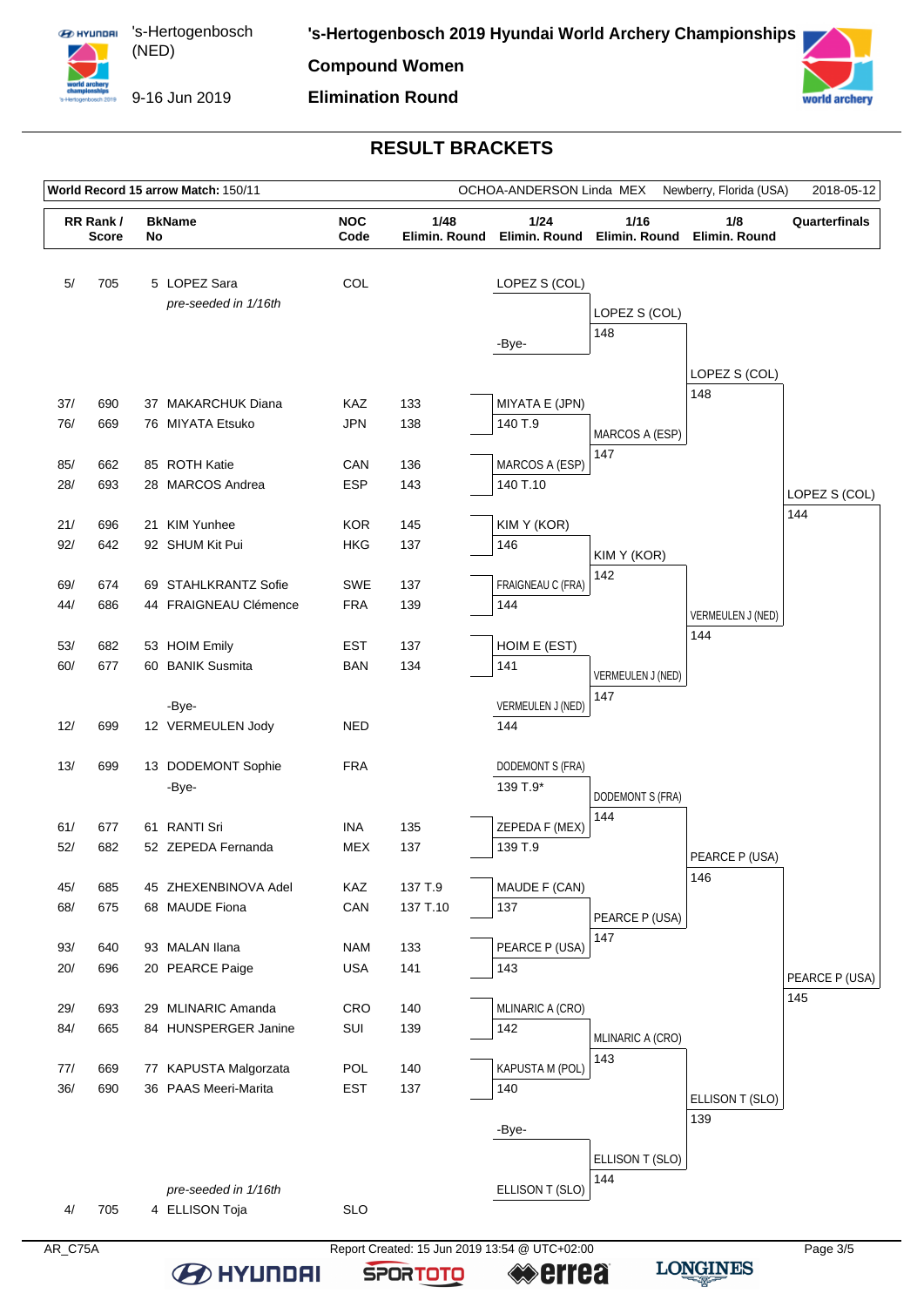

**Compound Women**

**Elimination Round**



### **RESULT BRACKETS**

| World Record 15 arrow Match: 150/11<br>OCHOA-ANDERSON Linda MEX |                          |    |                                              |                          |                       |                           | Newberry, Florida (USA)                           | 2018-05-12        |                 |
|-----------------------------------------------------------------|--------------------------|----|----------------------------------------------|--------------------------|-----------------------|---------------------------|---------------------------------------------------|-------------------|-----------------|
|                                                                 | RR Rank/<br><b>Score</b> | No | <b>BkName</b>                                | <b>NOC</b><br>Code       | 1/48<br>Elimin. Round | 1/24                      | 1/16<br>Elimin. Round Elimin. Round Elimin. Round | 1/8               | Quarterfinals   |
| 3/                                                              | 707                      |    | 3 USQUIANO Alejandra<br>pre-seeded in 1/16th | COL                      |                       | USQUIANO A (COL)          |                                                   |                   |                 |
|                                                                 |                          |    |                                              |                          |                       |                           | USQUIANO A (COL)                                  |                   |                 |
|                                                                 |                          |    |                                              |                          |                       | -Bye-                     | 143                                               |                   |                 |
|                                                                 |                          |    |                                              |                          |                       |                           |                                                   | USQUIANO A (COL)  |                 |
|                                                                 |                          |    |                                              |                          |                       |                           |                                                   | 142               |                 |
| 35/                                                             | 691                      |    | 35 TOMRUK Ipek                               | TUR                      | 143                   | TOMRUK I (TUR)            |                                                   |                   |                 |
| 78/                                                             | 668                      |    | 78 HERVE Sandra                              | <b>FRA</b>               | 136                   | 143 T.9                   | YURIKE NBP (INA)                                  |                   |                 |
| 83/                                                             | 665                      |    | 83 CHENG Hung Ting                           | <b>HKG</b>               | 137                   | YURIKE NBP (INA)          | 139                                               |                   |                 |
| 30/                                                             | 693                      |    | 30 YURIKE Nina Bonita Pereira                | <b>INA</b>               | 143                   | 143 T.9*                  |                                                   |                   |                 |
|                                                                 |                          |    |                                              |                          |                       |                           |                                                   |                   | CHEN YH (TPE)   |
| 19/                                                             | 697                      |    | 19 CHEN Yi-Hsuan                             | <b>TPE</b>               | 141                   | CHEN YH (TPE)             |                                                   |                   | 145             |
| 94/                                                             | 636                      |    | 94 LESNIAK Renata                            | POL                      | 129                   | 141                       | CHEN YH (TPE)                                     |                   |                 |
|                                                                 |                          |    |                                              |                          |                       |                           | 149                                               |                   |                 |
| 67/                                                             | 676                      |    | 67 DAMSBO Erika                              | <b>DEN</b>               | 138                   | HEIGENHAUSER K (GER)      |                                                   |                   |                 |
| 46/                                                             | 685                      |    | 46 HEIGENHAUSER Kristina                     | <b>GER</b>               | 142                   | 135                       |                                                   | CHEN YH (TPE)     |                 |
|                                                                 |                          |    |                                              |                          |                       |                           |                                                   | 147               |                 |
| 51/<br>62/                                                      | 683<br>677               |    | 51 VAN CASPEL Inge<br>62 KÄCK Caroline       | <b>NED</b><br>SWE        | 143<br>137            | VAN CASPEL I (NED)<br>140 |                                                   |                   |                 |
|                                                                 |                          |    |                                              |                          |                       |                           | VAN CASPEL I (NED)                                |                   |                 |
|                                                                 |                          |    | -Bye-                                        |                          |                       | SANDINO BORRAIS A (COL)   | 136                                               |                   |                 |
| 14/                                                             | 699                      |    | 14 SANDINO BORRAIS Alexandra COL             |                          |                       | 133                       |                                                   |                   |                 |
|                                                                 |                          |    |                                              |                          |                       |                           |                                                   |                   |                 |
| 11/                                                             | 700                      |    | 11 AVDEEVA Natalia                           | <b>RUS</b>               |                       | AVDEEVA N (RUS)           |                                                   |                   |                 |
|                                                                 |                          |    | -Bye-                                        |                          |                       | 144                       | AVDEEVA N (RUS)                                   |                   |                 |
|                                                                 |                          |    |                                              |                          |                       |                           | 145 T.X                                           |                   |                 |
| 59/                                                             | 678                      |    | 59 WALKER Lisa                               | <b>NZL</b>               | 135                   | MASON L (GBR)             |                                                   |                   |                 |
| 54/                                                             | 682                      |    | 54 MASON Lucy                                | GBR                      | 141                   | 140                       |                                                   | AVDEEVA N (RUS)   |                 |
| 43/                                                             | 686                      |    | 43 JAATMA Lisell                             | <b>EST</b>               | 136                   | VILJOEN A (RSA)           |                                                   | 148               |                 |
| 70/                                                             | 674                      |    | 70 VILJOEN Amanda                            | <b>RSA</b>               | 140                   | 140 T.10                  |                                                   |                   |                 |
|                                                                 |                          |    |                                              |                          |                       |                           | BECERRA A (MEX)                                   |                   |                 |
| 91/                                                             | 642                      |    | 91 ONG Madeleine Xue Li                      | SGP                      | 121                   | BECERRA A (MEX)           | 145 T.10                                          |                   |                 |
| 22/                                                             | 696                      |    | 22 BECERRA Andrea                            | MEX                      | 137                   | 140 T.X                   |                                                   |                   | AVDEEVA N (RUS) |
|                                                                 |                          |    |                                              |                          |                       |                           |                                                   |                   | 146             |
| 27/                                                             | 694                      |    | 27 SCHALL Velia                              | <b>GER</b>               | 126                   | TALJAARD E (NAM)          |                                                   |                   |                 |
| 86/                                                             | 662                      |    | 86 TALJAARD Elisabeth                        | <b>NAM</b>               | 142                   | 131                       | FRANCHINI I (ITA)                                 |                   |                 |
|                                                                 |                          |    |                                              |                          |                       |                           | 144                                               |                   |                 |
| 75/<br>38/                                                      | 670<br>690               |    | 75 UNDERDOWN Chloe<br>38 FRANCHINI Irene     | <b>NZL</b><br><b>ITA</b> | 135<br>144            | FRANCHINI I (ITA)<br>143  |                                                   |                   |                 |
|                                                                 |                          |    |                                              |                          |                       |                           |                                                   | LISLEVAND S (NOR) |                 |
|                                                                 |                          |    |                                              |                          |                       | -Bye-                     |                                                   | 146               |                 |
|                                                                 |                          |    |                                              |                          |                       |                           |                                                   |                   |                 |
|                                                                 |                          |    |                                              |                          |                       |                           | LISLEVAND S (NOR)                                 |                   |                 |
|                                                                 |                          |    | pre-seeded in 1/16th                         |                          |                       | LISLEVAND S (NOR)         | 147                                               |                   |                 |
| 6/                                                              | 701                      |    | 6 LISLEVAND Sunniva                          | <b>NOR</b>               |                       |                           |                                                   |                   |                 |
|                                                                 |                          |    |                                              |                          |                       |                           |                                                   |                   |                 |

AR\_C75A Report Created: 15 Jun 2019 13:54 @ UTC+02:00 **B** HYUNDAI **errea** 

**SPORTOTO** 

**LONGINES**